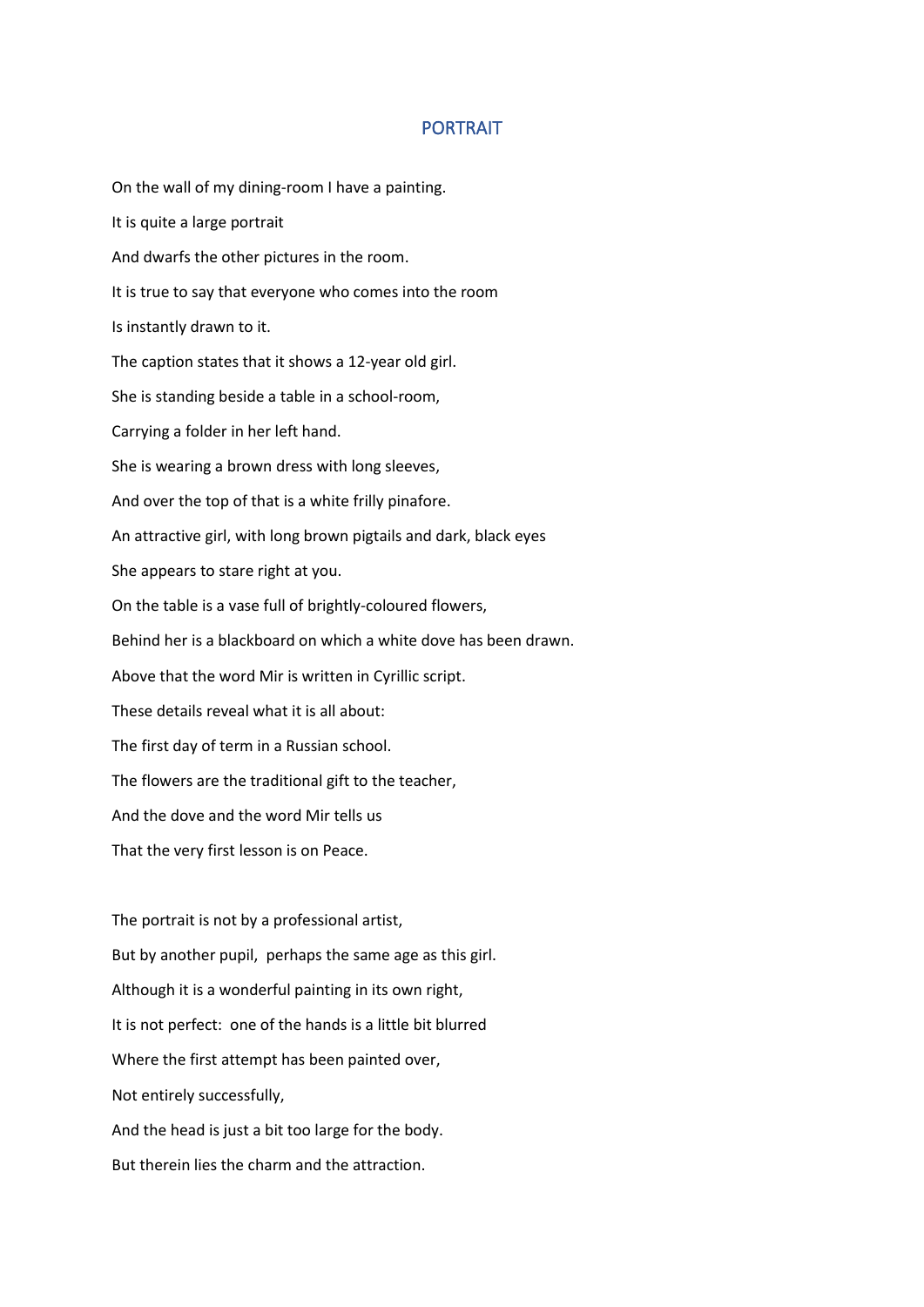I obtained the painting in the late 80s When I was an escort at a youth peace camp in Hungary. There were young people there from many European countries Including Britain and The Soviet Union. Things were very different then.

I have thought recently that what I should do Is to take the painting down As a reaction against the Russian invasion of Ukraine. But it is comforting to hang on to ideals - Visions of peace which transcend the current time.

For many years I was a peace activist And my main preoccupation was to help break down The cold war mentality that people held against Russian And the countries of Eastern Europe. Now, I am almost ready to believe that I, Like so many other people, was duped. Perhaps, as the phrase goes, We really were "useful idiots" And the hawks were the ones who were more realistic. But none of us saw what would occur decades into the future. In short, we misjudged Russia and were far too lenient towards the country, While the lies told by American politicians and the Pentagon were so plain to see.

Going back to the picture, I do wonder about the sweet little girl And the artist who painted her. Now they will both be in their mid-40s.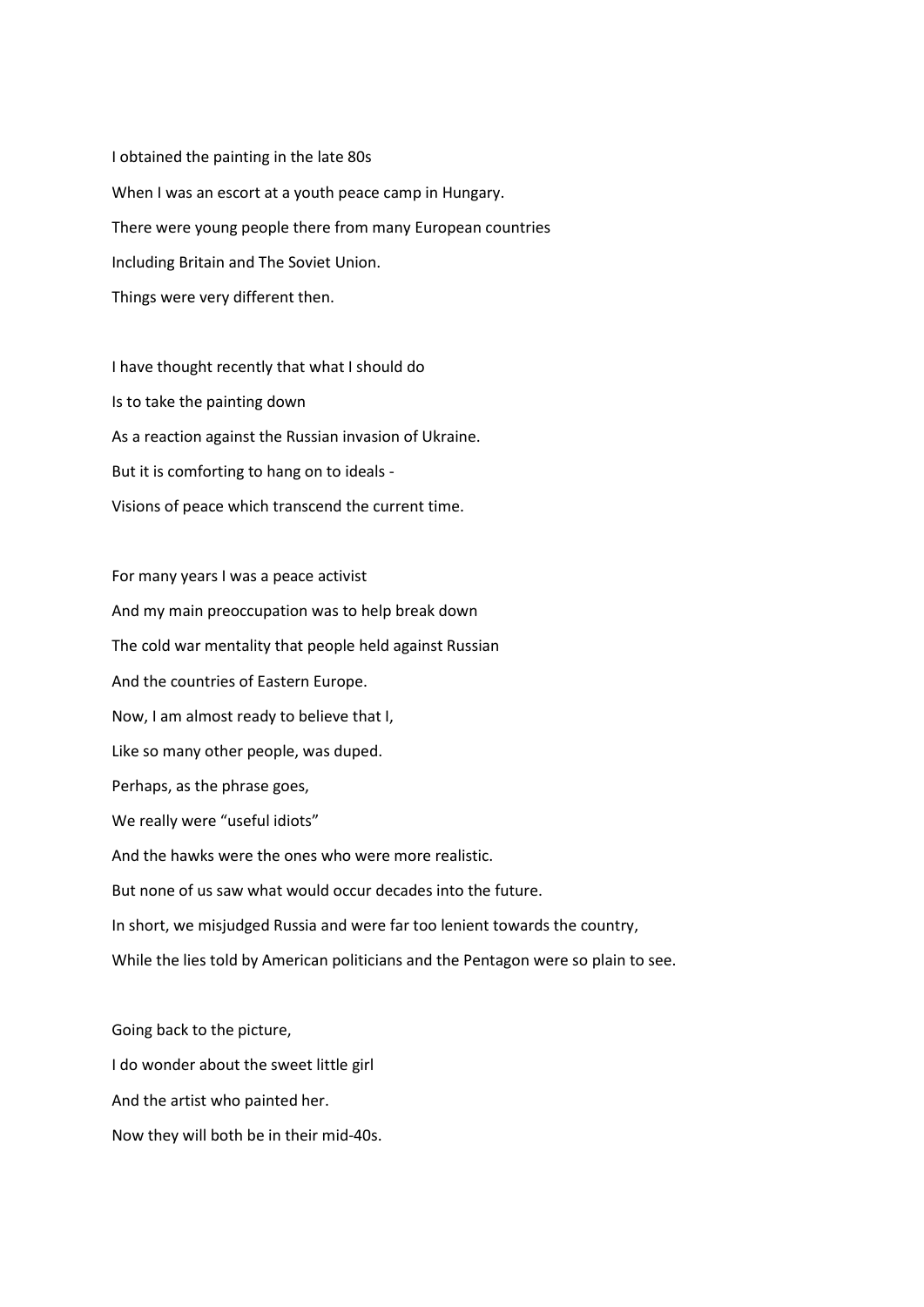Many in this generation and those who are older than this Have swallowed the insidious propaganda put out by the Russian media As dictated by their political leaders. They will probably believe that it is a good cause to fight against, What they are told, are the fascists in Ukraine And anyone who says otherwise or disagrees with the narrative Is a traitor.

So what happened about their lesson on Peace? Why has all of this been dumped In favour of mass killing, and the destruction of Schools, Hospitals, Homes and all of the infrastructure By Russian indiscriminate shelling, Despite their oft-repeated statement That civilian buildings are not targeted.

What, in fact, were they taught about Peace? Is it something that only they could enjoy, Whereas other people were not given this right?

I still believe in Peace, myself, But a ceasefire would let Russia get away with Their invasion of a sovereign country And their attempt to wipe the Ukrainian culture, Identity and its entire population Off the face of the earth.

Russians have, it seems, inherited the genes of Genghis Khan and the Mongol Hordes Which are reflected in their resort to brutality and savagery In times of war, and even towards each other in normal times